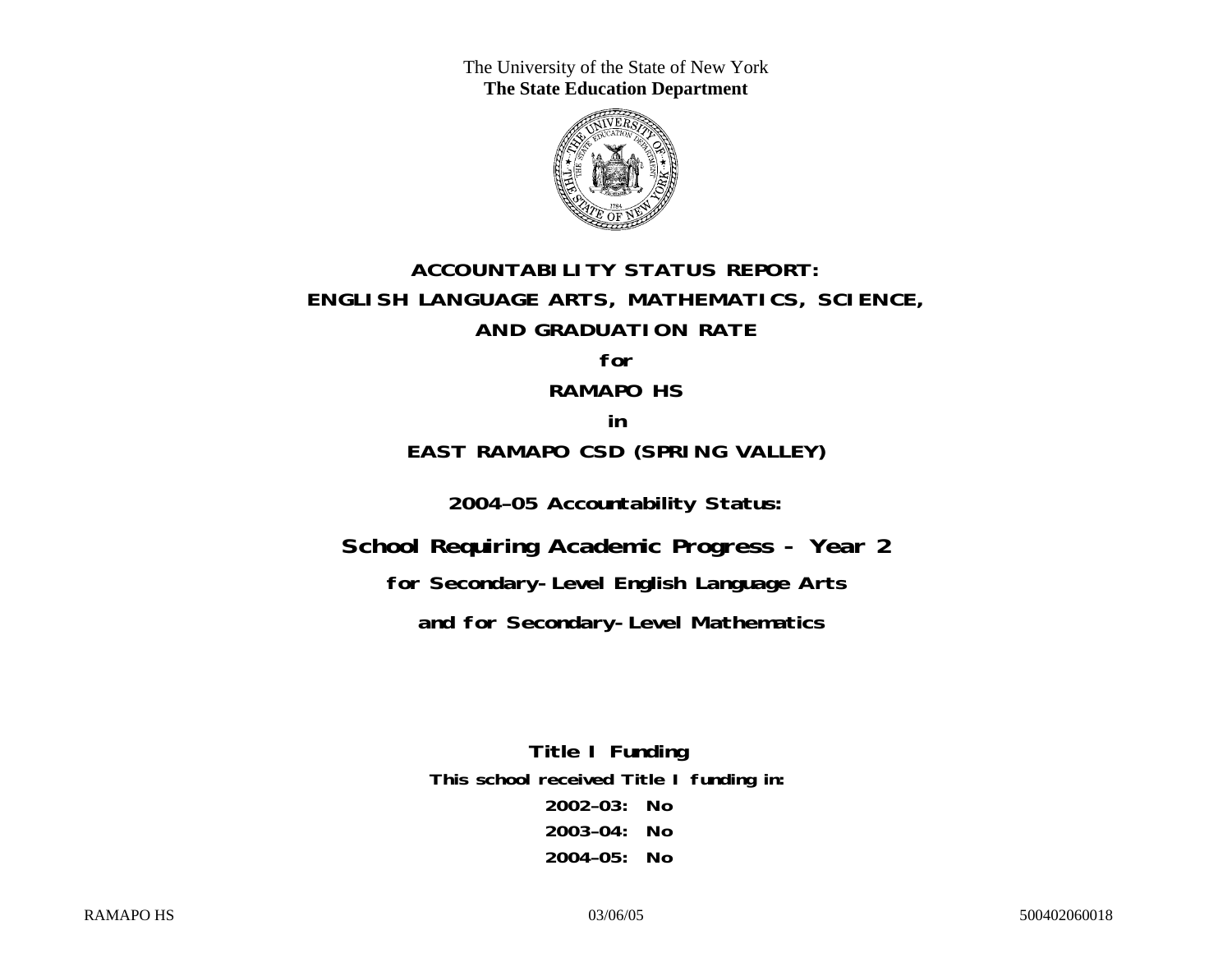### **School Accountability Status Categories**

The list below defines the school status categories under New York State's school accountability system, which is divided into a Federal Title I component and a State component. A school that does not receive Title I funding in a school year does not have a federal status in that year. Schools receiving Title I funds that are not in good standing must provide school choice for their students; those in need of improvement year 2 and beyond must also provide Supplemental Education Services to eligible students. Other consequences for schools not in good standing can be found at: **www.emsc.nysed.gov/deputy/nclb/accountability/siinfo.htm**. To be removed from any improvement status, a school must make Adequate Yearly Progress (AYP) in the grade and subject for which it was identified for two consecutive years, or in the case of a School Under Registration Review, achieve the performance targets established for the school by the Commissioner.

**School in Good Standing:** A school is considered to be in good standing if it has not been identified as a School in Need of Improvement, Requiring Corrective Action, Planning for Restructuring, or Requiring Academic Progress, or as a School Under Registration Review.

**School Requiring Academic Progress:** Under the State component of New York's accountability system, a school that does not make AYP in the same grade and subject for two consecutive years is considered a School Requiring Academic Progress (Year 1) for the following year. In each succeeding year that the school fails to make AYP, the year designation is incremented by one.

**School in Need of Improvement (Year 1):** A school that has not made AYP for two consecutive years in the same grade and subject while receiving Title I funds is considered a School in Need of Improvement (Year 1) for the following year.

**School in Need of Improvement (Year 2):** A School in Need of Improvement (Year 1) that does not make AYP in the grade and subject for which it was identified while receiving Title I funds is considered a School in Need of Improvement (Year 2) for the following year.

**School Requiring Corrective Action:** A School in Need of Improvement (Year 2) that does not make AYP in the grade

and subject for which it was identified while receiving Title I funds is considered a School Requiring Corrective Action for the following year.

**School Planning for Restructuring:** A School Requiring Corrective Action that does not make AYP in the grade and subject for which it was identified while receiving Title I funds is considered a School Planning for Restructuring for the following year.

**School Restructuring:** A School Planning for Restructuring that does not make AYP in the grade and subject for which it was identified while receiving Title I funds is considered a School Restructuring for the following year.

**School Under Registration Review (SURR):** Schools that are farthest from the State standard and that have been determined by the Commissioner to be most in need of improvement are Schools Under Registration Review. These schools must achieve performance targets specified by the Commissioner of Education in their area(s) of identification within a prescribed timeframe or risk having their registration revoked by the Board of Regents.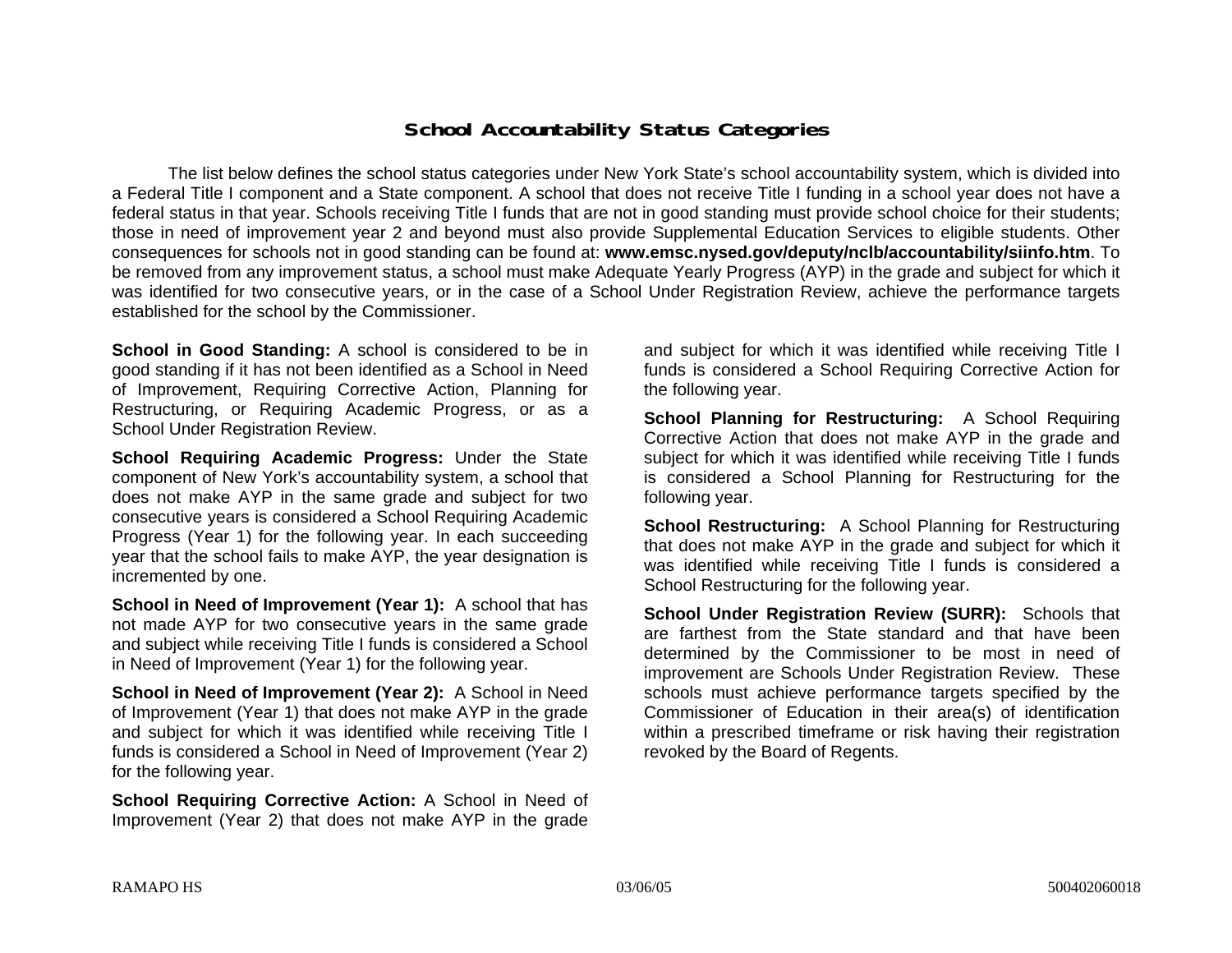# **Secondary-Level English Language Arts**

Definitions of terms, such as Performance Index and Effective Annual Measurable Objective (AMO), are in the glossary, which is the last page of this report.

#### **For a school or a district to make Adequate Yearly Progress (AYP) in 2003–04, every accountability group must make AYP.**

**For an accountability group to make AYP in 2003–04,** 95 percent of seniors in each accountability group of 40 or more must have taken an English examination that meets the student graduation requirement. Each group must also meet its Effective AMO *or* make safe harbor (*2003–04 Performance* and *Standards*). To meet the Effective AMO, the Performance Index for each group with 30 or more cohort members must equal or exceed the Effective AMO. To make safe harbor, the

Performance Index of each of these groups must equal or exceed its ELA safe harbor target *and* the group must meet the graduation-rate qualification for safe harbor. (See the graduation-rate page of this report for further information on meeting the graduation-rate qualification for safe harbor.)

*ELA Safe Harbor Targets:* The secondary-level 2003–04 ELA Safe Harbor Target is calculated by using the following equation: 2002–03 PI + (200 – the 2002–03 PI) <sup>×</sup> 0.10. The 2004–05 ELA Safe Harbor Target is calculated by using the following equation: 2003–04 PI + (200 – the 2003–04 PI)  $\times$  0.10. The 2004–05 target is provided for groups whose PI was below the Effective AMO in 2003–04.

| <b>Accountability Group</b>       | 2003-04 Participation                 |                                    | 2003-04 Performance*                                        |                      | 2003-04 Standards |                                        |                                                                    |                                                   | $2004 - 05$                            |
|-----------------------------------|---------------------------------------|------------------------------------|-------------------------------------------------------------|----------------------|-------------------|----------------------------------------|--------------------------------------------------------------------|---------------------------------------------------|----------------------------------------|
|                                   | Count of<br>Seniors in<br>$2003 - 04$ | Percent<br>οf<br>Seniors<br>Tested | Count of 2000<br>Accountability<br>Cohort<br><b>Members</b> | Performance<br>Index | Effective<br>AMO  | <b>ELA</b><br>Safe<br>Harbor<br>Target | Met the<br>Graduation-<br>Rate<br>Qualification for<br>Safe Harbor | <b>Made</b><br>AYP in<br><b>ELA</b> in<br>2003-04 | <b>ELA</b><br>Safe<br>Harbor<br>Target |
| All Students                      | 417                                   | 99%                                | 356                                                         | 167                  | 136               |                                        |                                                                    | <b>YES</b>                                        |                                        |
| <b>Students with Disabilities</b> | 22                                    |                                    | 24                                                          |                      |                   |                                        |                                                                    |                                                   |                                        |
| American Indian/Alaskan<br>Native | 2                                     |                                    | $\overline{2}$                                              |                      |                   |                                        |                                                                    |                                                   |                                        |
| <b>Black</b>                      | 256                                   | 98%                                | 208                                                         | 160                  | 134               |                                        |                                                                    | <b>YES</b>                                        |                                        |
| Hispanic                          | 41                                    | 98%                                | 36                                                          | 164                  | 126               |                                        |                                                                    | <b>YES</b>                                        |                                        |
| Asian or Pacific Islander         | 49                                    | 100%                               | 44                                                          | 186                  | 127               |                                        |                                                                    | <b>YES</b>                                        |                                        |
| White                             | 69                                    | 100%                               | 66                                                          | 182                  | 130               |                                        |                                                                    | <b>YES</b>                                        |                                        |
| Limited English Proficient        | 53                                    | 100%                               | 37                                                          | 103                  | 126               | 83                                     | <b>NO</b>                                                          | <b>NO</b>                                         | 113                                    |
| Economically<br>Disadvantaged     | 111                                   | 99%                                | 102                                                         | 144                  | 132               |                                        |                                                                    | <b>YES</b>                                        |                                        |
| Final AYP Determination           |                                       |                                    |                                                             |                      |                   |                                        |                                                                    | <b>NO</b>                                         |                                        |

\*For schools with fewer than thirty 2000 accountability cohort members, 1999 and 2000 cohort data were combined to determine counts and PIs.

\*\*Groups with a "\*\*" are not required to meet the graduation-rate qualification for safe harbor, because fewer than 30 members in the 1999 graduation-rate cohort were in those groups.

**State accountability status in secondary-level English language arts: School Requiring Academic Progress - Year 2** 

**Title I accountability status in secondary-level English language arts: School Has No Status - No Title I Funding**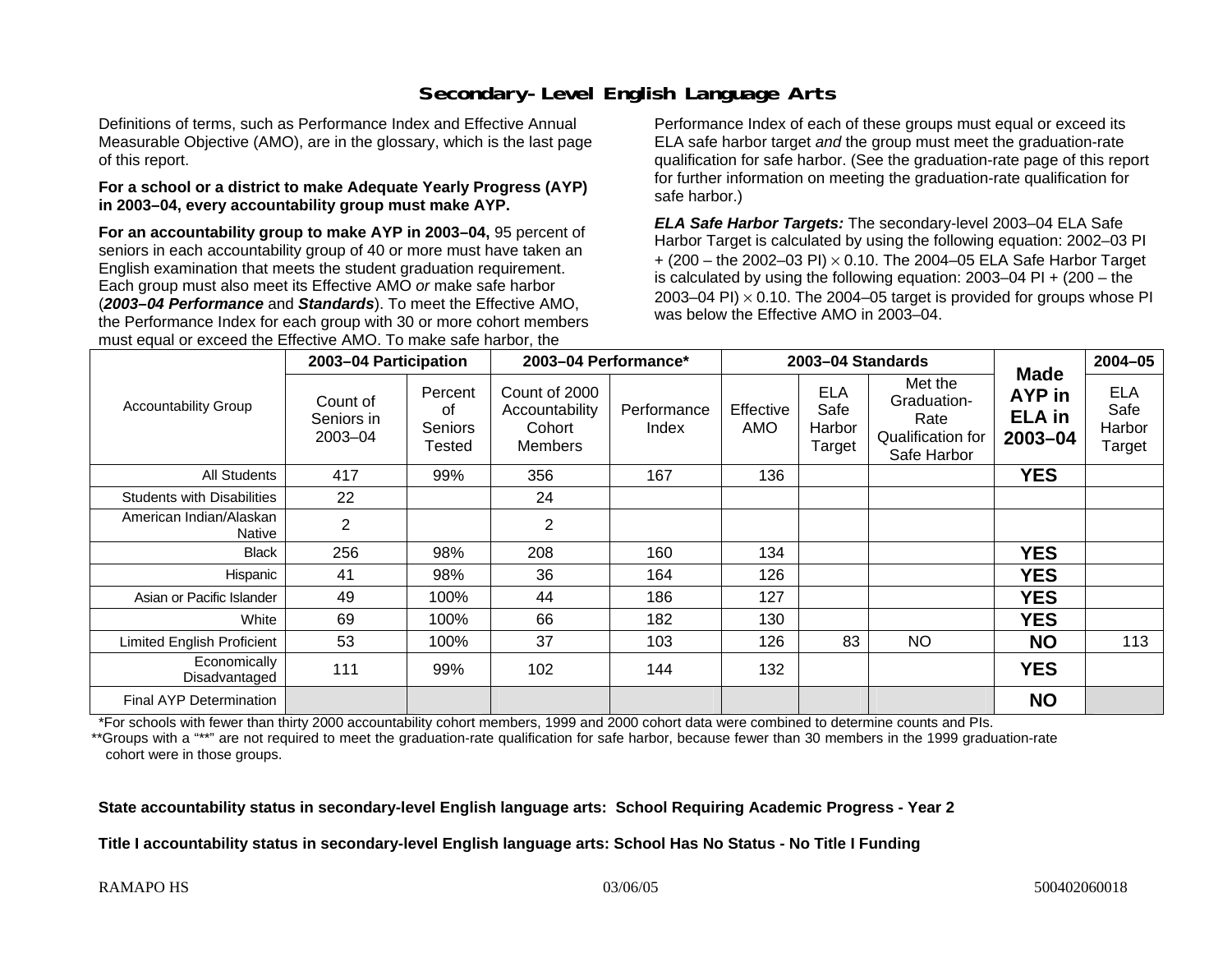# **Secondary-Level Mathematics**

Definitions of terms, such as Performance Index and Effective Annual Measurable Objective (AMO), are in the glossary, which is the last page of this report.

#### **For a school or a district to make Adequate Yearly Progress (AYP) in 2003–04, every accountability group must make AYP.**

**For an accountability group to make AYP in 2003–04,** 95 percent of seniors in each accountability group of 40 or more must have taken a mathematics examination that meets the student graduation requirement. Each group must also meet its Effective AMO *or* make safe harbor (*2003–04 Performance* and *Standards*). To meet the Effective AMO, the Performance Index for each group with 30 or more cohort members must equal or exceed the Effective AMO. To make safe

harbor, the Performance Index of each of these groups must equal or exceed its math safe harbor target *and* the group must meet the graduation-rate qualification for safe harbor. (See the graduation-rate page of this report for further information on meeting the graduation-rate qualification for safe harbor.)

*Math Safe Harbor Targets:* The secondary-level 2003–04 Math Safe Harbor Target is calculated by using the following equation: 2002–03 PI + (200 – the 2002–03 PI) <sup>×</sup> 0.10. The 2004–05 Math Safe Harbor Target is calculated by using the following equation: 2003–04 PI + (200 – the 2003–04 PI)  $\times$  0.10. The 2004–05 target is provided for groups whose PI was below the Effective AMO in 2003–04.

| <b>Accountability Group</b>       | 2003-04 Participation             |                                    | 2003-04 Performance*                                        |                      | 2003-04 Standards |                                  |                                                                           |                                             | $2004 - 05$                      |
|-----------------------------------|-----------------------------------|------------------------------------|-------------------------------------------------------------|----------------------|-------------------|----------------------------------|---------------------------------------------------------------------------|---------------------------------------------|----------------------------------|
|                                   | Count of<br>Seniors in<br>2003-04 | Percent<br>οf<br>Seniors<br>Tested | Count of 2000<br>Accountability<br>Cohort<br><b>Members</b> | Performance<br>Index | Effective<br>AMO  | Math<br>Safe<br>Harbor<br>Target | Met the<br>Graduation-<br>Rate<br><b>Qualification for</b><br>Safe Harbor | <b>Made</b><br>AYP in<br>Math in<br>2003-04 | Math<br>Safe<br>Harbor<br>Target |
| <b>All Students</b>               | 417                               | 99%                                | 356                                                         | 147                  | 126               |                                  |                                                                           | <b>YES</b>                                  |                                  |
| <b>Students with Disabilities</b> | 22                                |                                    | 24                                                          |                      |                   |                                  |                                                                           |                                             |                                  |
| American Indian/Alaskan<br>Native | $\overline{2}$                    |                                    | 2                                                           |                      |                   |                                  |                                                                           |                                             |                                  |
| <b>Black</b>                      | 256                               | 99%                                | 208                                                         | 134                  | 124               |                                  |                                                                           | <b>YES</b>                                  |                                  |
| Hispanic                          | 41                                | 98%                                | 36                                                          | 150                  | 116               |                                  |                                                                           | <b>YES</b>                                  |                                  |
| Asian or Pacific Islander         | 49                                | 98%                                | 44                                                          | 168                  | 117               |                                  |                                                                           | <b>YES</b>                                  |                                  |
| White                             | 69                                | 99%                                | 66                                                          | 176                  | 120               |                                  |                                                                           | <b>YES</b>                                  |                                  |
| Limited English Proficient        | 53                                | 100%                               | 37                                                          | 114                  | 116               | 84                               | <b>NO</b>                                                                 | <b>NO</b>                                   | 123                              |
| Economically<br>Disadvantaged     | 111                               | 99%                                | 102                                                         | 126                  | 122               |                                  |                                                                           | <b>YES</b>                                  |                                  |
| Final AYP Determination           |                                   |                                    |                                                             |                      |                   |                                  |                                                                           | <b>NO</b>                                   |                                  |

\*For schools with fewer than thirty 2000 accountability cohort members, 1999 and 2000 cohort data were combined to determine counts and PIs.

\*\*Groups with a "\*\*" are not required to meet the graduation-rate qualification for safe harbor, because fewer than 30 members in the 1999 graduation-rate cohort were in those groups.

**State accountability status in secondary-level mathematics: School Requiring Academic Progress - Year 2** 

**Title I accountability status in secondary-level mathematics: School Has No Status - No Title I Funding**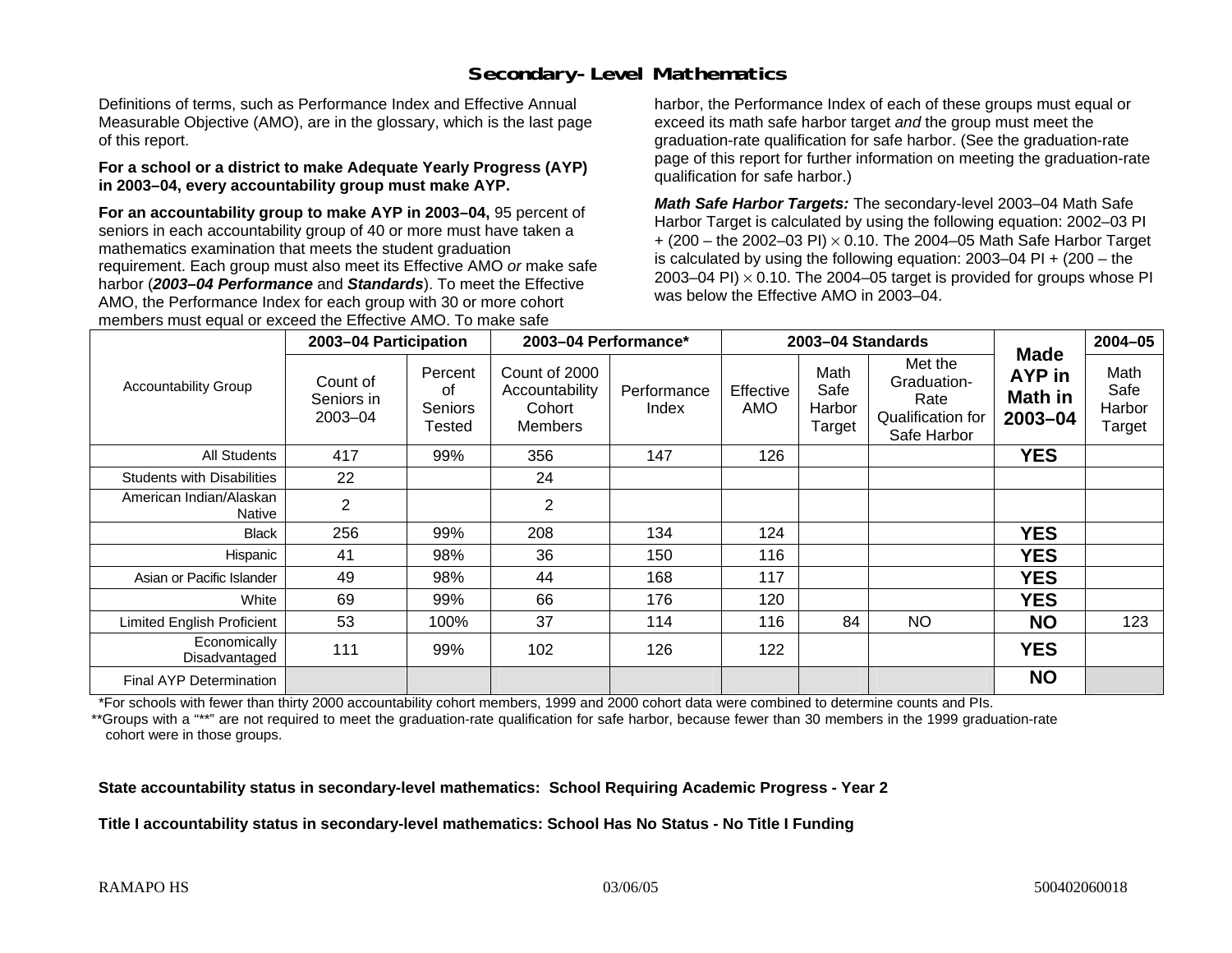# **Graduation Rate**

Definitions of terms, such as Progress Target and Adequate Yearly Progress (AYP), are in the glossary, which is the last page of this report.

*Made AYP in Graduation Rate in 2003–04:* For a school or a district to make AYP in graduation rate, the Percent Earning a Local Diploma by August 31, 2003 for the "All Students" group must equal or exceed the Graduation-Rate Standard or the Graduation-Rate Progress Target.

*Qualification for Safe Harbor in Secondary-Level ELA and Math:* For an accountability group to be considered Qualified for Safe Harbor in Secondary-Level ELA and Math, the Percent Earning a Local Diploma by August 31, 2003 must equal or exceed the Graduation-Rate Standard or the Graduation-Rate Progress Target for that group.

*Graduation-Rate Progress Targets:* The 2003–04 Graduation-Rate Progress Target is calculated by adding one point to the Percent of the 1998 Cohort Earning a Local Diploma by August 31, 2002. The 2004–05 Graduation-Rate Progress Target is calculated by adding one point to the Percent of the 1999 Cohort Earning a Local Diploma by August 31, 2003. This target is provided for each group whose Percent Earning a Local Diploma by August 31, 2003 is below the Graduation-Rate Standard in 2003–04 (55). Groups with fewer than 30 cohort members are not subject to this criterion.

|                                   |                                                                  | 2003-04 Performance                                      |                                 | 2003-04 Standards                         |                                                                         | 2003-04                                                                   | 2004-05                                   |
|-----------------------------------|------------------------------------------------------------------|----------------------------------------------------------|---------------------------------|-------------------------------------------|-------------------------------------------------------------------------|---------------------------------------------------------------------------|-------------------------------------------|
| Accountability Group              | Count of<br>1999<br>Graduation-<br>Rate Cohort<br><b>Members</b> | Percent Earning a<br>Local Diploma by<br>August 31, 2003 | Graduation-<br>Rate<br>Standard | Graduation-<br>Rate<br>Progress<br>Target | <b>Made AYP</b><br><u>in</u><br><b>Graduation</b><br>Rate in<br>2003-04 | Qualified<br>for Safe<br>Harbor in<br>Secondary-<br>Level ELA<br>and Math | Graduation-<br>Rate<br>Progress<br>Target |
| <b>All Students</b>               | 441                                                              | 71                                                       | 55                              |                                           | <b>YES</b>                                                              | <b>YES</b>                                                                |                                           |
| <b>Students with Disabilities</b> | 32                                                               | 56                                                       | 55                              |                                           |                                                                         | <b>YES</b>                                                                |                                           |
| American Indian/Alaskan Native    |                                                                  |                                                          |                                 |                                           |                                                                         |                                                                           |                                           |
| <b>Black</b>                      | 247                                                              | 62                                                       | 55                              |                                           |                                                                         | <b>YES</b>                                                                |                                           |
| Hispanic                          | 39                                                               | 69                                                       | 55                              |                                           |                                                                         | YES.                                                                      |                                           |
| Asian or Pacific Islander         | 62                                                               | 89                                                       | 55                              |                                           |                                                                         | YES.                                                                      |                                           |
| White                             | 93                                                               | 86                                                       | 55                              |                                           |                                                                         | <b>YES</b>                                                                |                                           |
| Limited English Proficient        | 65                                                               | 37                                                       | 55                              | 55                                        |                                                                         | <b>NO</b>                                                                 | 38                                        |
| Economically Disadvantaged        | 111                                                              | 66                                                       | 55                              |                                           |                                                                         | <b>YES</b>                                                                |                                           |
| <b>Final AYP Determination</b>    |                                                                  |                                                          |                                 |                                           | <b>YES</b>                                                              |                                                                           |                                           |

#### **State accountability status for graduation rate: School In Good Standing**

**Title I accountability status for graduation rate: School Has No Status - No Title I Funding**